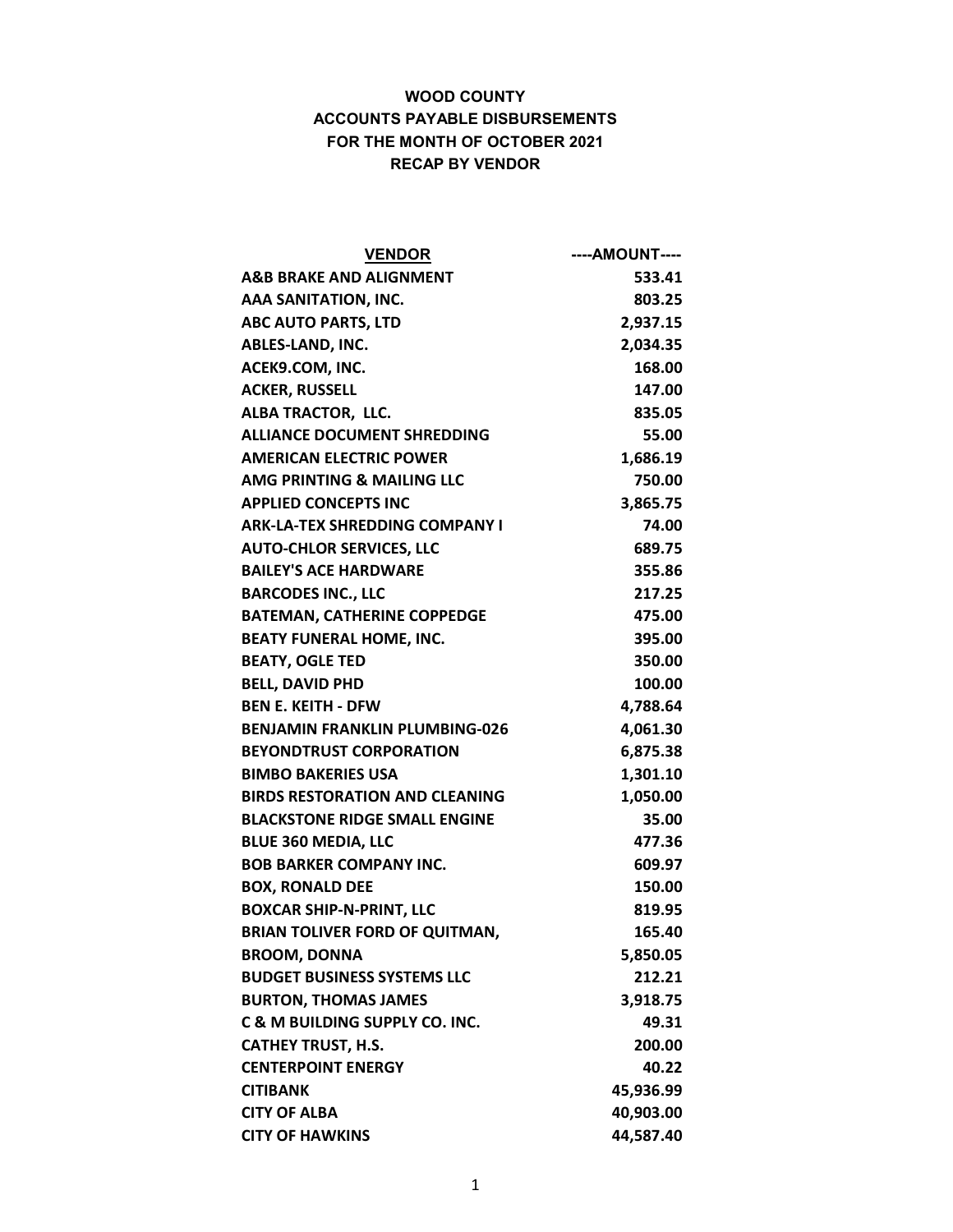| <b>VENDOR</b>                             | ----AMOUNT---- |
|-------------------------------------------|----------------|
| <b>CITY OF MINEOLA</b>                    | 63,609.28      |
| <b>CITY OF QUITMAN</b>                    | 66,885.83      |
| <b>CITY OF WINNSBORO</b>                  | 45,853.00      |
| <b>CITY OF YANTIS</b>                     | 39,953.00      |
| <b>CLIFFORD POWER SYSTEMS</b>             | 1,085.70       |
| <b>COKE-PLEASANT GROVE VOLUNTEER</b>      | 34,053.00      |
| <b>COOK'S CORRECTIONAL KITCHEN EQ</b>     | 1,632.72       |
| <b>COUNTY &amp; DISTRICT CLERKS' ASSO</b> | 40.00          |
| <b>COWSER TIRE CENTER LLC</b>             | 1,333.00       |
| <b>CUMMINS-ALLISON CORP.</b>              | 528.00         |
| <b>CUSTOM PRODUCTS CORPORATION</b>        | 1,492.78       |
| <b>DASH MEDICAL GLOVES INC</b>            | 3,163.50       |
| DAVIDSON, TULLY W                         | 37.00          |
| <b>DEALERS ELECTRICAL SUPPLY</b>          | 338.65         |
| <b>DEATON'S COMMUNICATION, LLC.</b>       | 525.00         |
| <b>DEFENDER SUPPLY LLC</b>                | 492.80         |
| <b>DOKE, SARAH</b>                        | 937.50         |
| <b>DUNAHOE INSURANCE AGENCY</b>           | 284.00         |
| <b>DUNCAN, ROBERT L.</b>                  | 25,000.00      |
| <b>EAGLE FUEL &amp; OIL LP</b>            | 33,846.74      |
| <b>EAST TEXAS FASTENERS INC.</b>          | 263.47         |
| <b>EAST TEXAS HYDRAULIC SERVICE C</b>     | 180.00         |
| <b>EAST TEXAS MORTUARY SERVICE, L</b>     | 600.00         |
| <b>ECONET.COM, INC.</b>                   | 5,388.00       |
| <b>EVERETT, STEPHEN LEE</b>               | 753.54         |
| <b>EVERETT, SUNSHINE</b>                  | 440.05         |
| <b>FARRELL, CARA K.</b>                   | 201.60         |
| <b>FLAIR DATA SYSTEMS</b>                 | 938.08         |
| <b>FMMS HOLDINGS OF TEXAS, LLC</b>        | 14,700.00      |
| <b>FOUKE WATER SUPPLY CORPORATION</b>     | 80.16          |
| <b>FOXWORTH-GALBRAITH LUMBER COMP</b>     | 6.99           |
| <b>FRANKLIN COUNTY SHERIFF'S OFFI</b>     | 1,120.00       |
| G & S SALES, INC.                         | 393.01         |
| <b>GALLS, LLC</b>                         | 4,391.67       |
| <b>GAS AND SUPPLY</b>                     | 90.16          |
| <b>GASKILL, JERRY RAY</b>                 | 147.00         |
| <b>GEORGE P. BANE INC.</b>                | 225.80         |
| <b>GILBREATH, TONY</b>                    | 148.40         |
| <b>GIMBLE, BRENT</b>                      | 950.00         |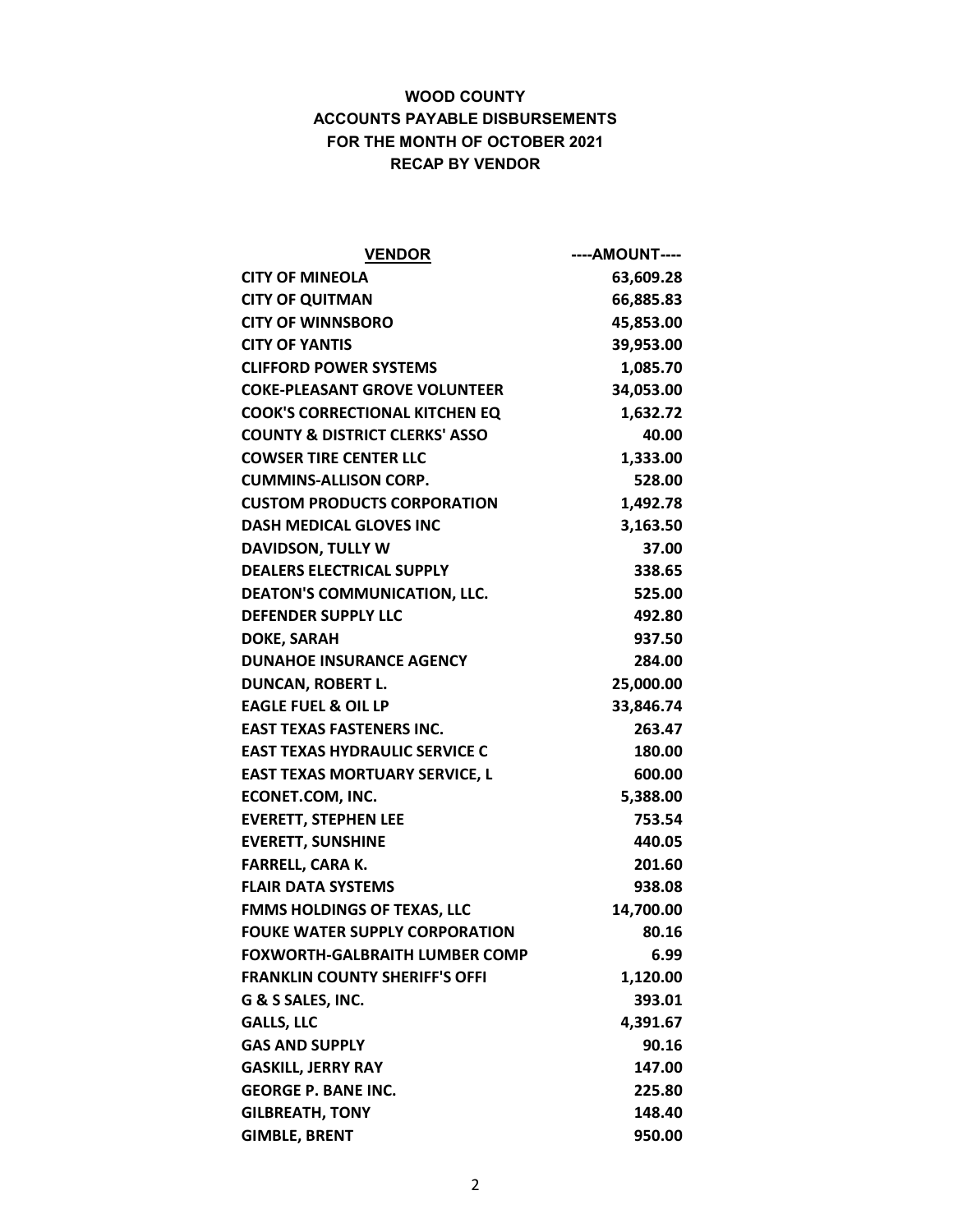| <b>VENDOR</b>                             | ----AMOUNT---- |
|-------------------------------------------|----------------|
| <b>GOLDEN GARAGE</b>                      | 7.00           |
| <b>GOODES SERVICE STATION</b>             | 80.00          |
| <b>GOOLSBEE TIRE SERVICE INC.</b>         | 744.18         |
| <b>GREGG COUNTY AUDITOR</b>               | 680.00         |
| <b>GT DISTRIBUTORS INC.</b>               | 677.76         |
| <b>HAINESVILLE VOLUNTEER FIRE DEP</b>     | 38,513.00      |
| <b>HALL BUICK GMC</b>                     | 839.35         |
| <b>HART INTERCIVIC</b>                    | 17,930.70      |
| <b>HAWKINS ACE HARDWARE</b>               | 114.63         |
| <b>HAWKINS ANIMAL CLINIC</b>              | 749.74         |
| <b>HAWKINS AUTO &amp; FARM SUPPLY</b>     | 530.81         |
| <b>HIGGINBOTHAM BROTHERS-MINEOLA</b>      | 433.50         |
| <b>HOLLAND, JANAE</b>                     | 312.48         |
| HOLLAND, JR. VIRGIL C.                    | 147.00         |
| <b>HOLLY LAKE VOLUNTEER FIRE DEPT</b>     | 34,833.00      |
| <b>HOLMES MURPHY AND ASSOCIATES,</b>      | 5,416.66       |
| <b>HOMETOWN TROPHY &amp; AWARD INC.</b>   | 19,588.50      |
| <b>HOOTEN'S LLC</b>                       | 598.53         |
| <b>HOPCO CLEARWATER SYSTEMS</b>           | 32,280.00      |
| <b>HORN, KRISTINA</b>                     | 350.00         |
| <b>HUGHES APPLIANCE &amp; AIR CONDITI</b> | 224.70         |
| <b>HUSMANN, EMILY</b>                     | 451.36         |
| <b>ICS JAIL SUPPLIES INC.</b>             | 849.70         |
| <b>INDIGENT HEALTHCARE SOLUTIONS,</b>     | 11,340.00      |
| <b>INTERSTATE BILLING SERVICE</b>         | 160.00         |
| J.G. BOWEN & ASSOCIATES                   | 2,432.00       |
| <b>JENNINGS ARCHITECTS, LLC</b>           | 3,564.00       |
| <b>JJS, LLC</b>                           | 49,500.00      |
| <b>JOHN DEERE FINANCIAL</b>               | 1,079.02       |
| <b>JOHN'S TIRE OF MINEOLA</b>             | 95.00          |
| JONES WATER SUPPLY CORPORATION            | 254.11         |
| <b>JONES, SHEILA</b>                      | 413.56         |
| <b>JPJ CONSTRUCTION</b>                   | 116,676.75     |
| <b>JUSTICE AV SOLUTIONS INC.</b>          | 3,007.00       |
| <b>K D TIRE LLC</b>                       | 6,246.85       |
| <b>KENNEDY, JOHN R.</b>                   | 1,350.00       |
| <b>KILGORE COLLEGE</b>                    | 40.00          |
| KOFILE TECHNOLOGIES, INC.                 | 167,727.19     |
| <b>KOLOGIK</b>                            | 15,000.00      |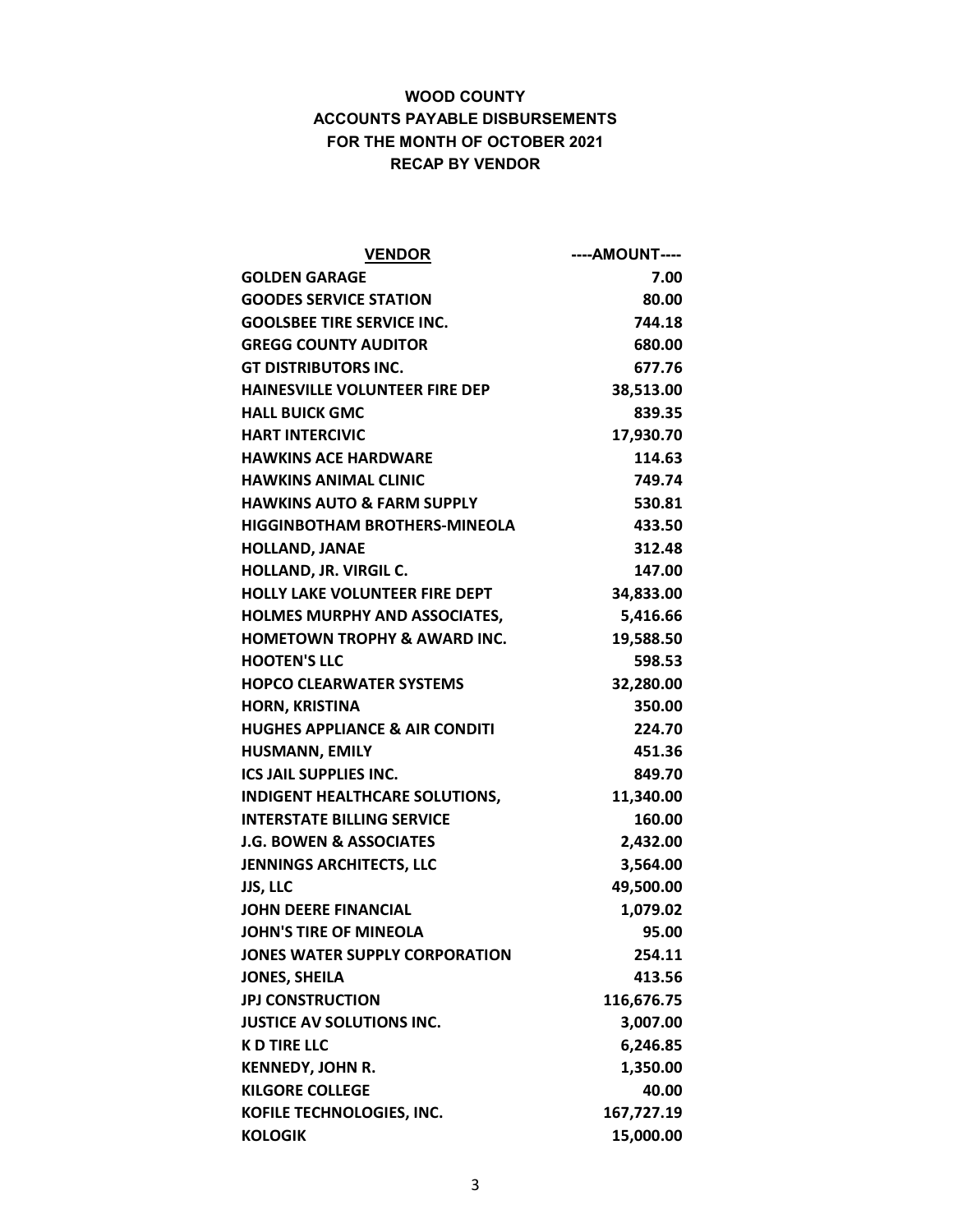| <b>VENDOR</b>                         | ----AMOUNT---- |
|---------------------------------------|----------------|
| <b>LAKE COUNTRY ANIMAL CLINIC</b>     | 120.70         |
| <b>LANDS END VOL FIRE DEPT</b>        | 31,765.00      |
| <b>LANGSJOEN, STEN</b>                | 950.00         |
| <b>LEXIS NEXIS RISK SOLUTIONS</b>     | 150.00         |
| LINEBARGER, GOGGAN, BLAIR&SAMPSO      | 1,777.71       |
| <b>LOCKHART, BOBBY</b>                | 120.96         |
| <b>LOWES BUSINESS ACCOUNT/GEMB</b>    | 1,981.55       |
| <b>LUBRICATION ENGINEERS, INC.</b>    | 1,112.28       |
| <b>M PRINTS-PRINTING INC</b>          | 13,911.00      |
| <b>MADDOX ENTERPRISES, INC.</b>       | 2,644.80       |
| MALLORY SAFETY AND SUPPLY, LLC        | 4,556.40       |
| <b>MARATHON ENGINEERING CORPORATI</b> | 20,823.50      |
| <b>MARTIN, MICHAEL D.</b>             | 731.25         |
| <b>MCGHEE, EVERETT</b>                | 814.00         |
| <b>MCKESSON MEDICAL SURGICAL</b>      | 5,084.26       |
| <b>MCWHORTER, ULNA</b>                | 21.37          |
| <b>MEDTOX LABORATORIES, INC.</b>      | 444.58         |
| <b>MERREN JR, LUIS A.</b>             | 1,525.00       |
| <b>MOBILE COMMUNICATIONS SERVICES</b> | 9,606.15       |
| <b>MOBILEXUSA</b>                     | 130.00         |
| <b>MO'MIX SOLUTIONS</b>               | 3,000.00       |
| <b>MONK, ANGELA WHITE</b>             | 240.24         |
| <b>MOORE, HAILIE B</b>                | 215.04         |
| <b>NETWORK TECHNOLOGIES LLC</b>       | 10,437.73      |
| <b>NEURO IR OF EAST TEXAS</b>         | 133.12         |
| <b>NEXT STEP COMMUNITY SOLUTIONS</b>  | 2,156.00       |
| <b>NOR-TEX TRACTOR</b>                | 242.76         |
| <b>NORTH STAR UNIFORMS AND EMBROI</b> | 5,508.00       |
| <b>NORTH TEXAS TOLLWAY AUTHORITY</b>  | 10.00          |
| <b>NORTHEAST TEXAS JUVENILE CHIEF</b> | 10.00          |
| <b>OFFICE BARN</b>                    | 3,340.20       |
| <b>OFFICE PRIDE OF EAST TEXAS</b>     | 325.00         |
| <b>OGBURN VOLUNTEER FIRE DEPARTME</b> | 34,303.00      |
| <b>OGLE, RYAN COLBY</b>               | 442.00         |
| <b>OSS ACADEMY</b>                    | 30.00          |
| <b>PARIS FIRE EXTINGUISHER CO., I</b> | 220.00         |
| <b>PARISH, LAUREN</b>                 | 147.84         |
| <b>PARKER, JERRY E.</b>               | 435.12         |
| PASCHALL, MELISSA RUSSELL             | 390.00         |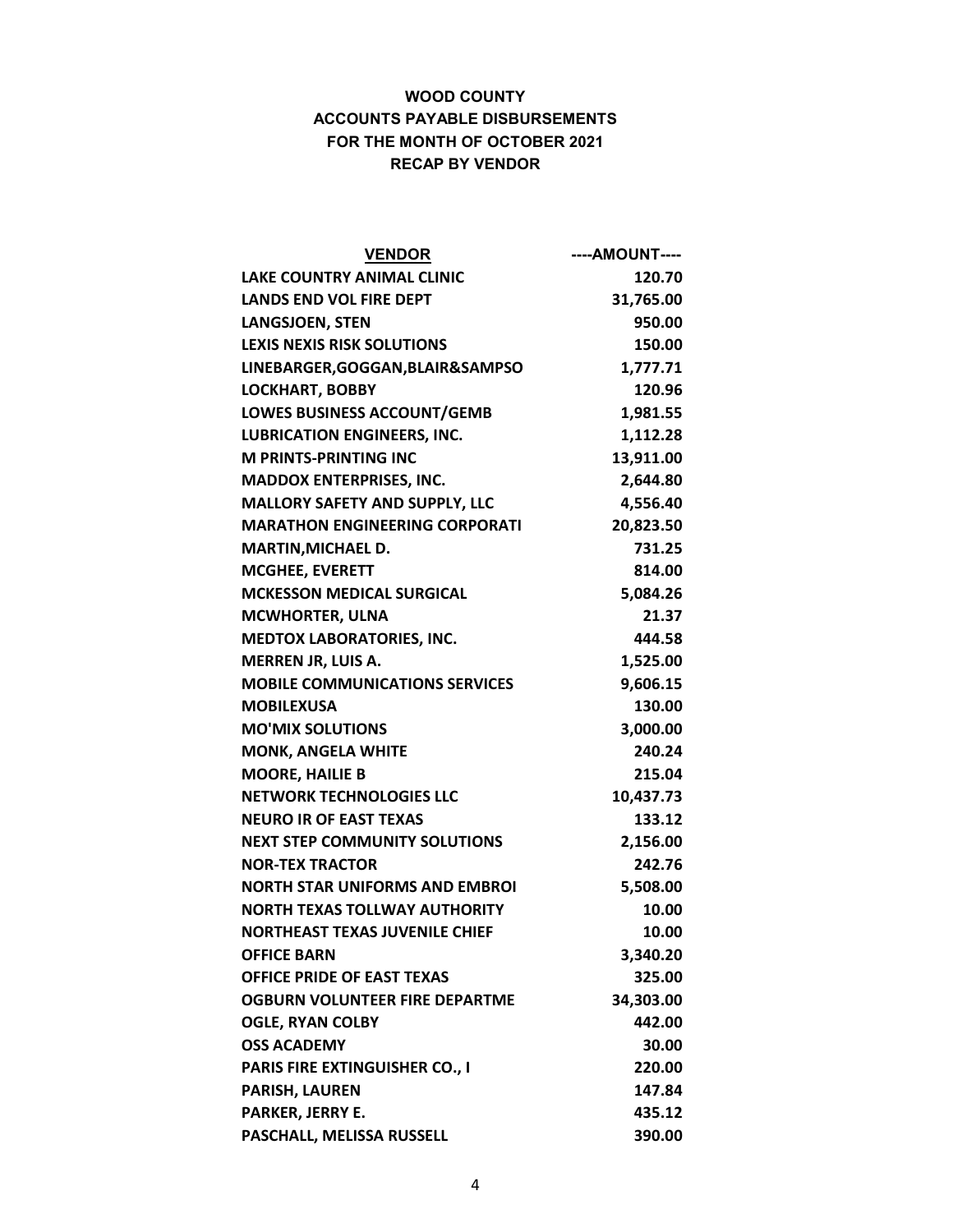| <b>VENDOR</b>                             | ----AMOUNT---- |
|-------------------------------------------|----------------|
| PERRYVILLE VOLUNTEER FIRE DEPA            | 33,119.00      |
| PORT-A-JON, INC.                          | 300.00         |
| PORT-A-JON, INC-LONGVIEW                  | 262.50         |
| POTTS FEED STORE QUITMAN INC              | 125.07         |
| <b>QUITMAN PARTS PLUS</b>                 | 740.80         |
| <b>QUITMAN TIRE AND LUBE</b>              | 95.97          |
| REDWOOD TOXICOLOGY LABORATORY,            | 10.50          |
| REMINGTON ALARM SYSTEMS, INC.             | 576.00         |
| <b>RESERVE ACCOUNT</b>                    | 500.00         |
| RICOH USA, INC.                           | 194.77         |
| RITE OF PASSAGE, INC.                     | 6,327.39       |
| <b>ROBINSON, PAMELA S.</b>                | 523.80         |
| <b>ROMCO EQUIPMENT COMPANY</b>            | 1,525.15       |
| ROZELL SPRAYER MFG. CO.                   | 44.01          |
| <b>RUSHING, JANA ATCHISON</b>             | 926.50         |
| <b>SAFE CARD ID SERVICE INC</b>           | 210.50         |
| <b>SATELLITE TRACKING OF PEOPLE L</b>     | 315.00         |
| <b>SAWYER &amp; SIRIANNI, PLLC.</b>       | 2,225.00       |
| <b>SCOTT-MERRIMAN INC.</b>                | 491.90         |
| <b>SELLARS, TERRI</b>                     | 189.00         |
| <b>SHERIFF FORFEITURE FUND</b>            | 10,545.00      |
| <b>SHOP 4-H - NATIONAL 4-H COUNCI</b>     | 308.95         |
| <b>SIERRA SUPPLY &amp; PACKAGING</b>      | 239.04         |
| <b>SIGN MART</b>                          | 188.00         |
| <b>SIMMONS, MIKE</b>                      | 147.00         |
| <b>SIXTH COURT OF APPEALS</b>             | 207.50         |
| SMITH, JOSEPH E.                          | 1,332.90       |
| SMITH, KELLY                              | 1,662.49       |
| SOE SOFTWARE, INC.                        | 6,700.00       |
| <b>SOUTHERN COMPUTER WAREHOUSE</b>        | 10,691.35      |
| SOUTHERN HEALTH PARTNERS, INC.            | 20,529.69      |
| <b>SOUTHERN TIRE MART LLC</b>             | 1,598.80       |
| <b>SOUTHWEST DATA SOLUTIONS LLC</b>       | 6,000.00       |
| <b>STAPLES</b>                            | 9,623.10       |
| <b>STATE COMPTROLLER</b>                  | 87,011.40      |
| <b>STRANGE TIRE &amp; ALIGNMENT, INC.</b> | 665.00         |
| <b>STUARD, RONALD RAY</b>                 | 10,660.00      |
| <b>SURSET RECOVERY CENTER, LLC.</b>       | 1,900.00       |
| SYNCB/AMAZON                              | 4,503.89       |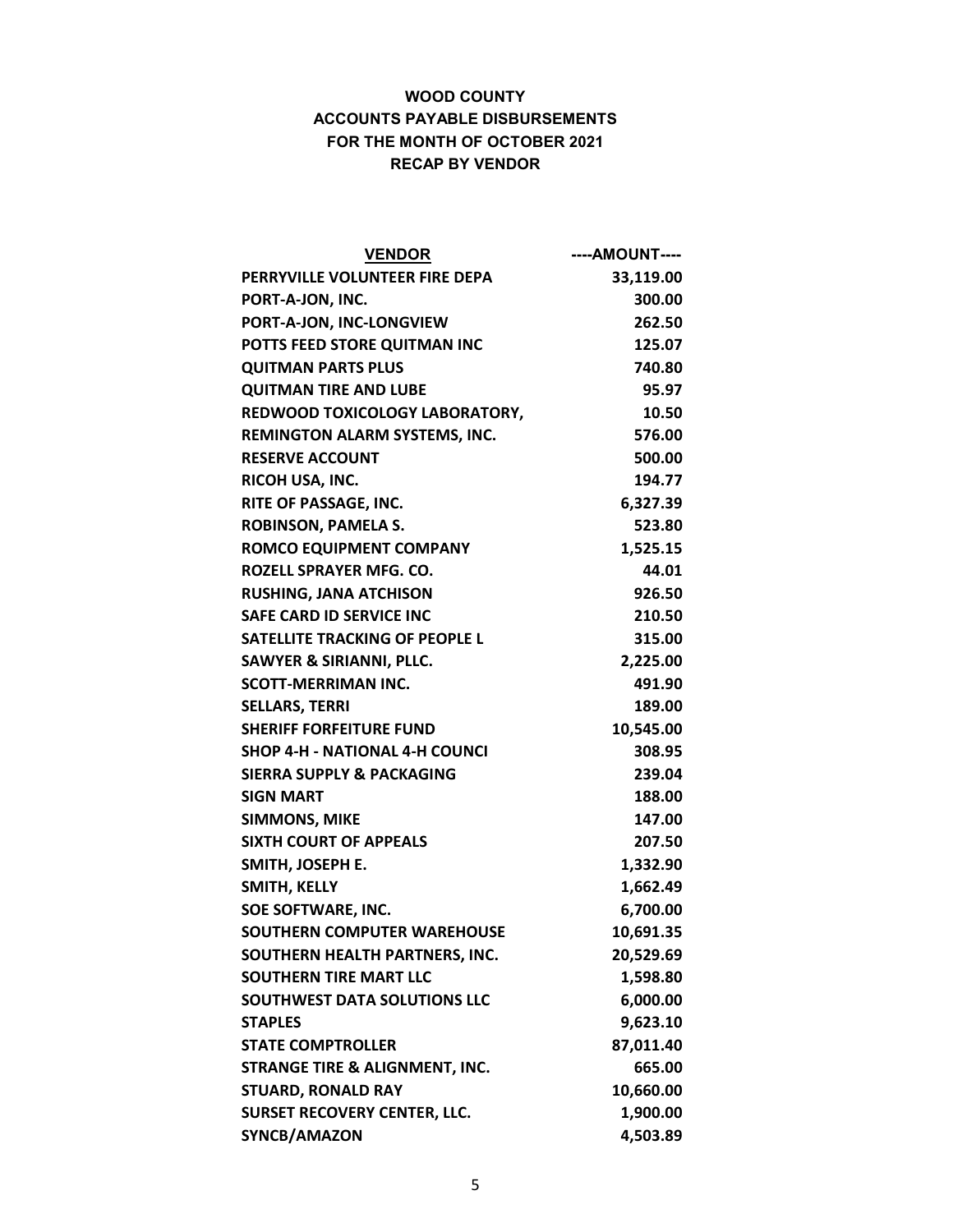| <b>VENDOR</b>                             | ----AMOUNT---- |
|-------------------------------------------|----------------|
| <b>SYSCO EAST TEXAS</b>                   | 11,388.11      |
| <b>TDCAA NOW TRUST FUND</b>               | 1,116.00       |
| <b>TEXAS ASSOCIATION OF GOVERNMEN</b>     | 175.00         |
| <b>TEXAS COMMISSION ON ENVIRONMEN</b>     | 1,430.00       |
| TEXAS COMMUNITY SERVICE ASSOCI            | 150.00         |
| <b>TEXAS DISTRICT &amp; COUNTY ATTORN</b> | 50.00          |
| <b>TEXAS JUDICIAL ACADEMY</b>             | 200.00         |
| <b>TEXAS RANCH OUTFITTERS, INC.</b>       | 1,353.60       |
| THOMAS, CLIFFORD W.                       | 3,974.00       |
| THOMASON, WILLIAM O.                      | 475.30         |
| TIAA COMMERCIAL FINANCE, INC.             | 225.18         |
| <b>TRACTOR SUPPLY CREDIT PLAN</b>         | 351.96         |
| <b>TRAILS COUNTRY SECURITY</b>            | 227.40         |
| <b>TRANSUNION RISK AND ALTERNATIV</b>     | 432.00         |
| <b>TRI-COUNTY ENTERPRISES</b>             | 300.00         |
| TRUE VALUE - QUITMAN, TX.                 | 1,598.49       |
| <b>TWELFTH COURT OF APPEALS</b>           | 207.50         |
| <b>TWO HOLLERS LLC</b>                    | 3,900.00       |
| <b>TXFACT, LLC.</b>                       | 395.00         |
| <b>TYLER TECHNOLOGIES</b>                 | 239,886.04     |
| <b>UNIFIRST CORPORATION</b>               | 437.00         |
| UNIVERSAL TIME EQUIPMENT INC.             | 4,400.00       |
| <b>UPSHUR COUNTY SHERIFF</b>              | 6,240.00       |
| US BANK VOYAGER FLEET SYSTEMS             | 2,297.87       |
| <b>VAN ZANDT COUNTY JUVENILE PROB</b>     | 2,640.00       |
| <b>VIDEO MAGIC PRODUCTIONS, LLC</b>       | 1,000.00       |
| <b>WALKER, SIDNEY J.</b>                  | 950.00         |
| <b>WALMART COMMUNITY</b>                  | 2,282.17       |
| <b>WELLS FARGO VENDOR</b>                 | 497.96         |
| <b>WEST PAYMENT CENTER</b>                | 899.00         |
| <b>WHITEHURST, MELANIE</b>                | 137.20         |
| <b>WILLIAMS, BRYNNA</b>                   | 75.00          |
| <b>WILLIAMS, DWAYNE KEVIN</b>             | 245.41         |
| <b>WILSON, ROBERT B.</b>                  | 950.00         |
| <b>WILSON-ORWOSKY FUNERAL HOME</b>        | 550.00         |
| <b>WINKLE OIL CO. INC.</b>                | 475.00         |
| <b>WINNSBORO HARDWARE</b>                 | 42.58          |
| WISE, LAURA F.                            | 81.76          |
| <b>WM FLYASHDIRECT</b>                    | 1,992.00       |